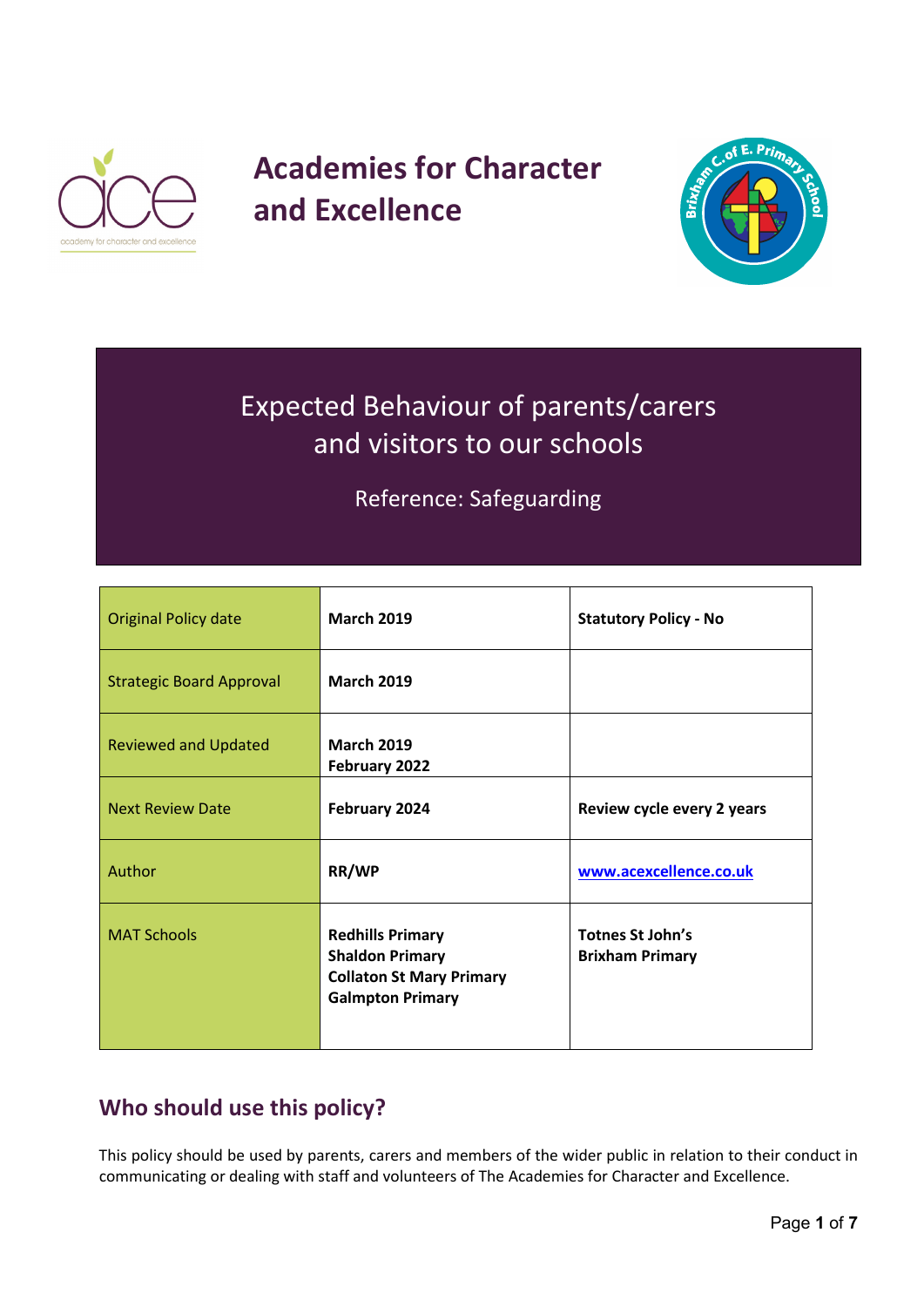# **Contents**

#### *John 10:10*

#### *I have come that they may have life, and have it to the full.*

Our school's approach to this policy follows that of the Church of England Education Office in that it seeks to be faith-sensitive and inclusive. It is underpinned by Our Vision of *'Life in all its fullness*' and ensures that all of school life incorporates the values of the Christian Faith. These values are central to all that we do and determine how we will implement all policies and procedures. We want to ensure that through our gateways of citizenship, leadership, expression, exploration and flourishing, all pupils and adults are shown how to be compassionate, passionate, honest, inspiring and responsible individuals. By starting with our vision, we aim to ensure that all members of our school community understand our expectations, our practise and the ways in which we will implement this Policy.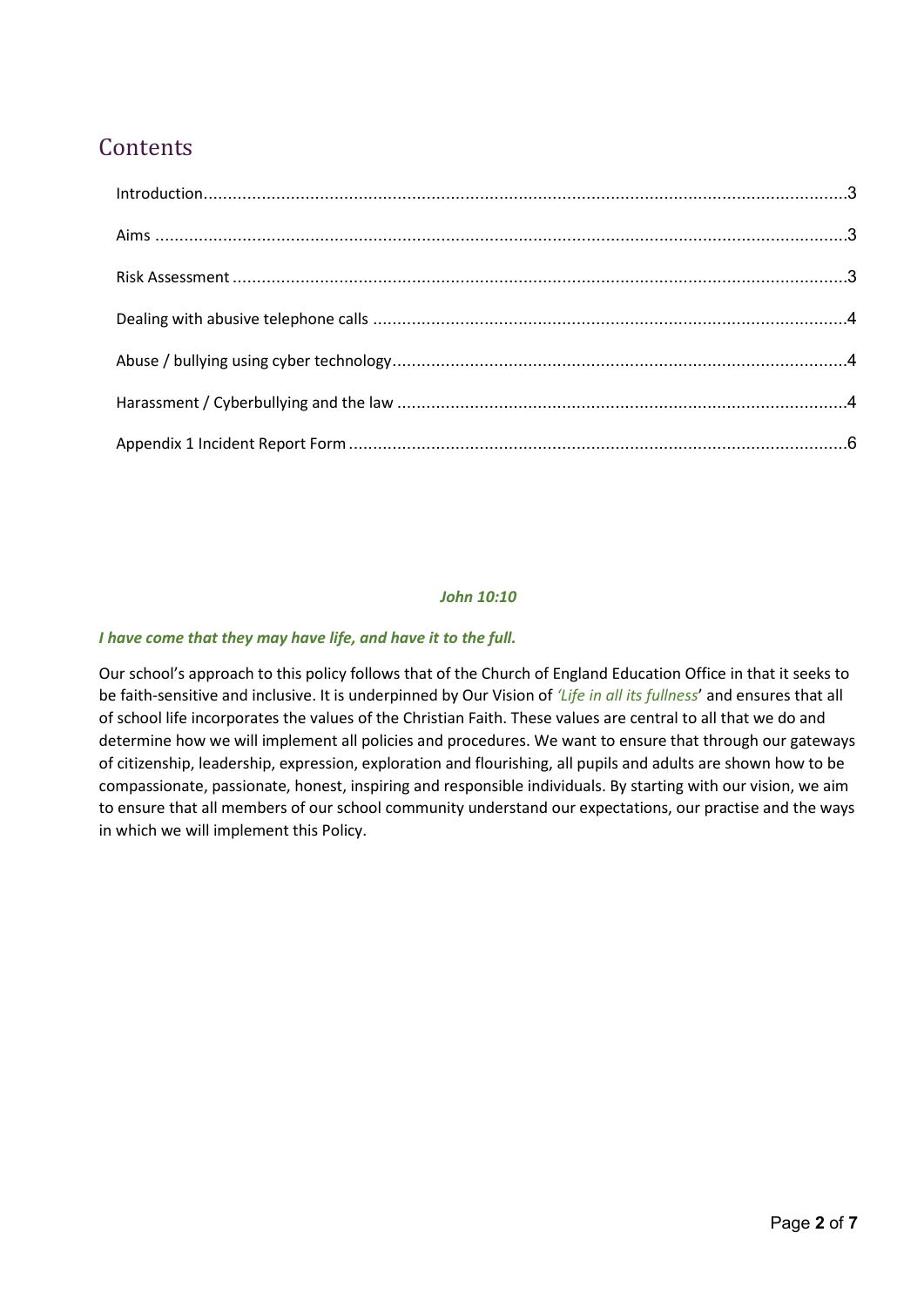## <span id="page-2-0"></span>**Introduction**

In this guidance, the definition in the Education Act 1996 of the word parent is somewhat extended and includes an individual who has care of the child whether or not s/he is the natural parent or has parental responsibility for the child. This includes step parents or carers. Where an individual does not fall within this broad definition, the principles of this guidance should still be applied.

The Academy for Character and Excellence encourages partnerships with our parents at all schools. We work hard to maintain mutual respect and recognition of shared responsibility for the children. However, in a very small minority of cases, the behaviour of parents can cause disruption, resulting in abusive, aggressive or harassing behaviour towards staff, this includes the use of social media and other forms of faceless communications. This will not be tolerated. All members of the school community have a right to expect that their school is a safe place.

If the parent's behaviour is unreasonable, permission for them to be on the school premises may be withdrawn and they will become a trespasser.

There are also other exceptional circumstances when a parent will be automatically banned from the school premises. These include if a parent is a registered sex offender (for sexual offenses against children) or if a parent has been prosecuted for harming children. In the case of a parent who is on the sex offender register for offences involving children (whether historical or not), where a charge and conviction has taken place, an automatic ban will be put in place to protect all areas of the school community.

### <span id="page-2-1"></span>**Aims**

- To encourage partnerships with our parents.
- To maintain mutual respect and recognition of shared responsibility for the children.
- To ensure that all members of the school community are kept safe from abuse, threats and violence.

## <span id="page-2-2"></span>**Risk Assessment**

In the event of a parent behaving in an inappropriate way, each situation will be considered individually by the Headteacher and/or the Chair of the local committee. The following factors will be taken into account as a risk assessment, before deciding on the most appropriate course of action:

- Has the parent been verbally aggressive/threatening/intimidating?
- Has the parent been physically aggressive/threatening/intimidating?
- What evidence is there? What do witnesses say happened?
- Does the parent have a known previous history of aggression/violence? (Information can only be sought from the police when an official complaint has been made).
- Do members of the school staff/community feel intimidated by the parent's behaviour?
- Have pupils witnessed aggressive/threatening/intimidating behaviour from the parent?
- Have pupils been approached inappropriately by the parent?
- Has the parent been abusive to school staff, pupils or visitors?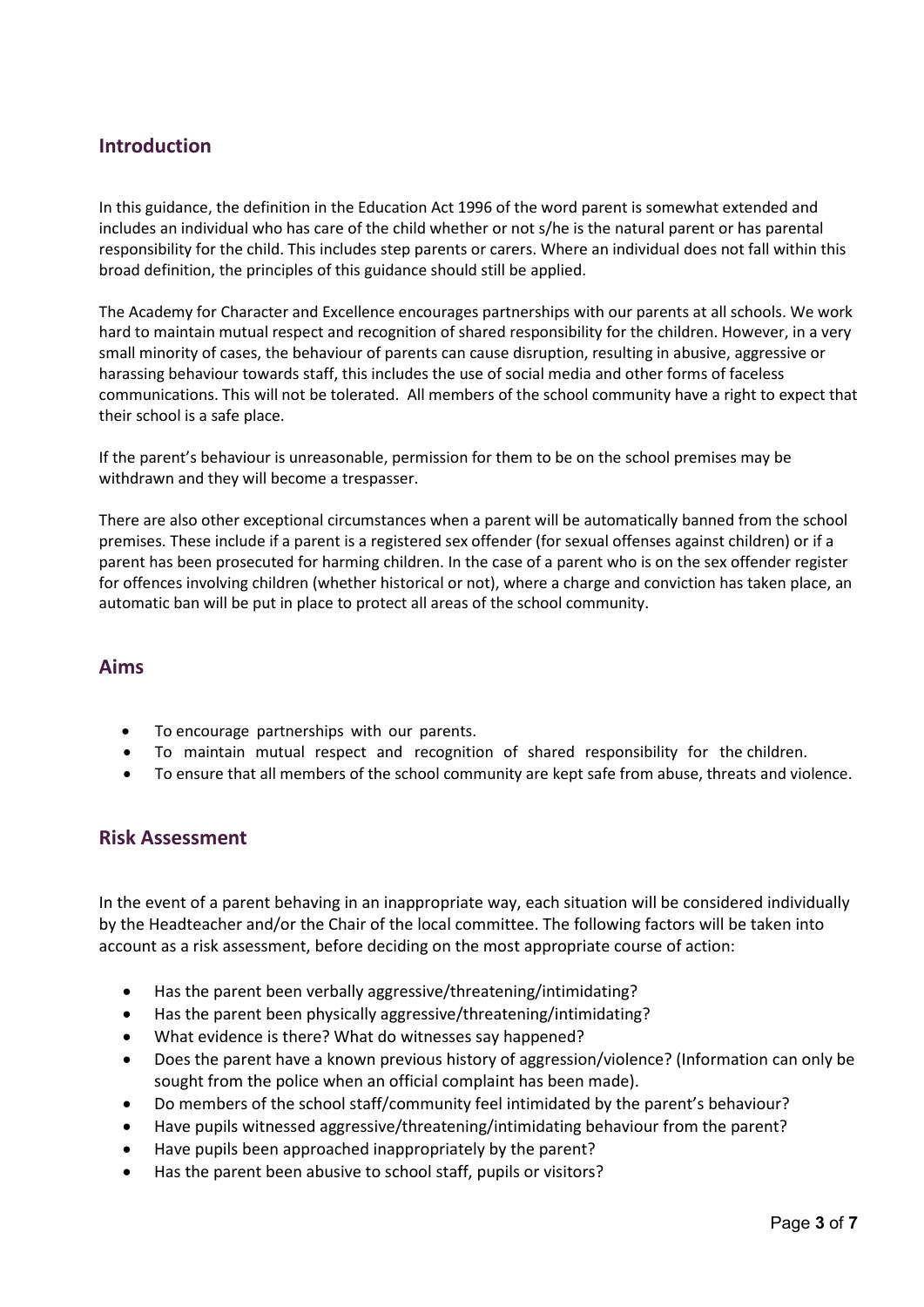- Has the parent been persistently abusive to school staff, pupils or visitors?
- How frequently have the behaviours occurred?
- Is there a risk (low, medium or high) that the behaviour may be repeated?

In addition to incidents that happen on school premises, the following are considered as inappropriate conduct by the school:

# <span id="page-3-0"></span>**Dealing with abusive telephone calls**

Sometimes staff may have to deal with challenging, abusive, aggressive or threatening telephone calls. It is unacceptable for any member of staff to be subjected to such abuse. It is acceptable for staff to end an abusive telephone call. If this occurs, make a written note of the telephone call and transfer onto an 'Incident Report Form' and report the incident to your line manager.

# <span id="page-3-1"></span>**Abuse / bullying using cyber technology**

Staff in schools may become targets of cyber abuse/bullying and, like other forms of bullying, it can have a significant impact on their health, well-being and self-confidence. Cyber abuse/bullying may consist of threats, harassment, embarrassment, humiliation, defamation or impersonation. It may take the form of general insults, or prejudice-based abuse, e.g. homophobic, sexist, racist or other forms of discrimination. It may involve email, virtual learning environments, chat rooms, websites, social networking sites, mobile and fixed-point phones, digital cameras, games and virtual world sites. Abuse using cyber technology can occur at any time and incidents can intrude into the victim's private life. The audience for such messages can be very large and can be reached rapidly. The content of electronically forwarded messages is hard to control and the worry of content resurfacing can make it difficult for the victim to move on.

# <span id="page-3-2"></span>**Harassment / Cyberbullying and the law**

While there is not a specific criminal offence called cyberbullying, activities can be criminal offences under a range of different laws, including:

- The Protection from Harassment Act 1997
- The Malicious Communications Act 1988
- Section 127 of the Communications Act 2003
- Public Order Act 1986
- The Defamation Acts 1952 and 1996
- Section 547 Education Act 1996
- The Health and Safety at Work Act 1974 Section 2 and 3
- Criminal Damage Act 1971
- Criminal Justice Act 1988 Section 39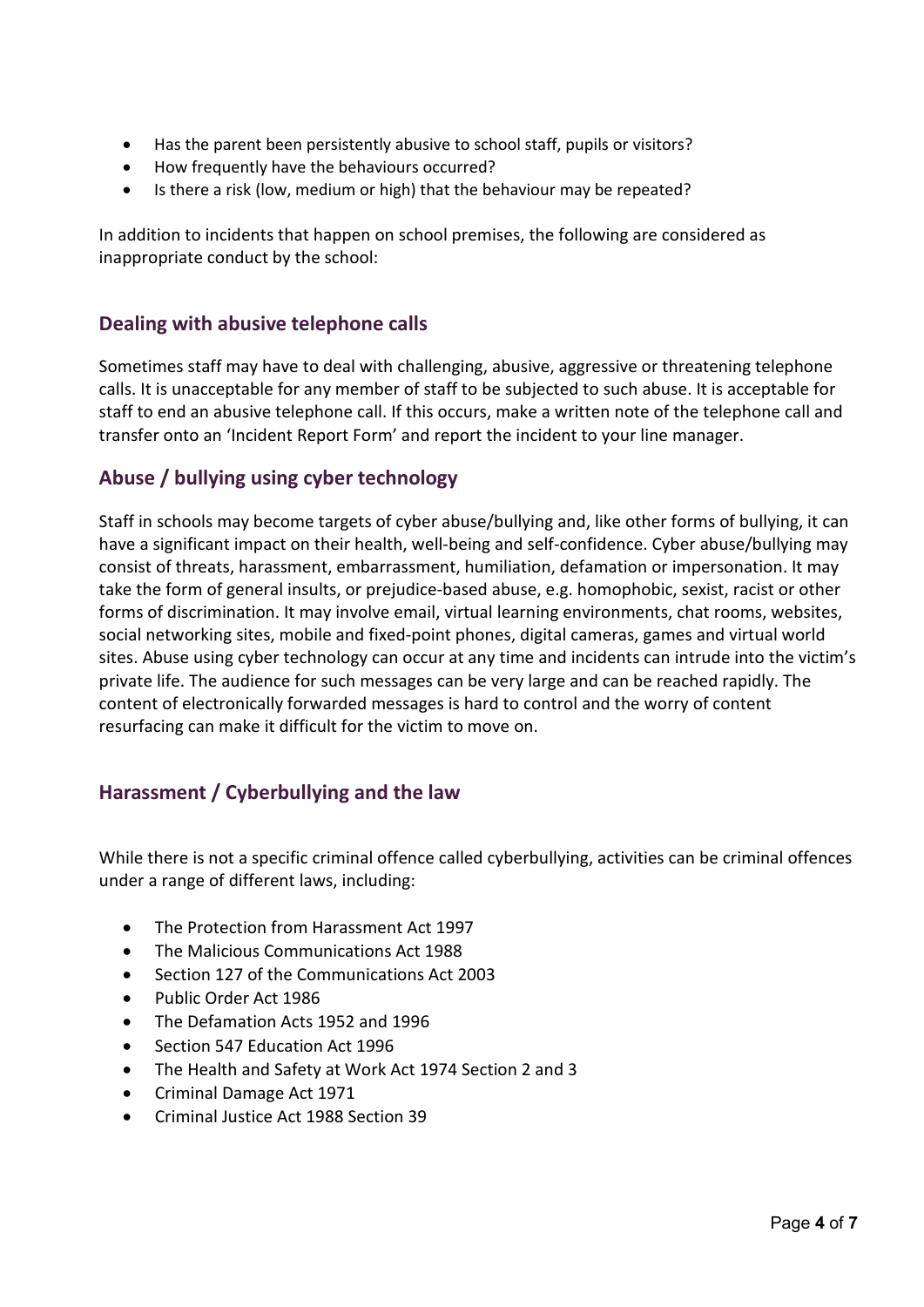It is the duty of every employer to ensure, so far as reasonably practicable, the health, safety and welfare at work of all employees. Incidents that are related to employment, even those taking place outside the hours or place of work may fall under the responsibility of the employer.

### **After the Incident**

- The people who witnessed the incident must make witness reports in writing as soon as possible after the incident, (see appendix 1 Incident Report Form). Reports must be signed and dated. Reports may be disclosed to the perpetrator and the witness should say whether or not they are prepared for this to happen.
- Keep any records of abuse texts, emails, voice mails, or instant messages. Take screen prints of messages or web pages and fill in an 'Incident Report Form' with the screen prints attached
- Inform your line manager at the earliest opportunity.

#### Actions that may be considered are:

- Inviting the parent to a meeting to discuss events.
- Whether to issue a warning letter to the person.
- Whether to issue a ban letter to the person. If a ban is considered, the Headteacher will discuss this with the Chair of the local committee where appropriate.
- Forming strategies to manage future situations of potential conflict.
- Calling for police assistance.
- Prosecution under section 547 of the Education Act 1996.
- Anti-social behaviour orders (Crime and Disorder Act 1998).
- Restraining orders (Protection from Harassment Act 1997).
- Prosecution for criminal damage/assault.
- Contacting the host (i.e. the social networking site) to make a request to get any on-line content taken down.
- Request the police to issue a Regulation of Investigatory Powers Act 2000 (RIPA) request to a service provider, enabling them to disclose the data about a message or the person sending it.
- Any other relevant legal proceedings.

#### **Police Assistance**

In the event of a parent (or other person) becoming aggressive or violent, the school should not hesitate to contact the police using 999. When the situation does not require immediate Police response, but there is prior knowledge of likely trouble, the Headteacher may contact the local Police Station or the school's Community Officer for advice.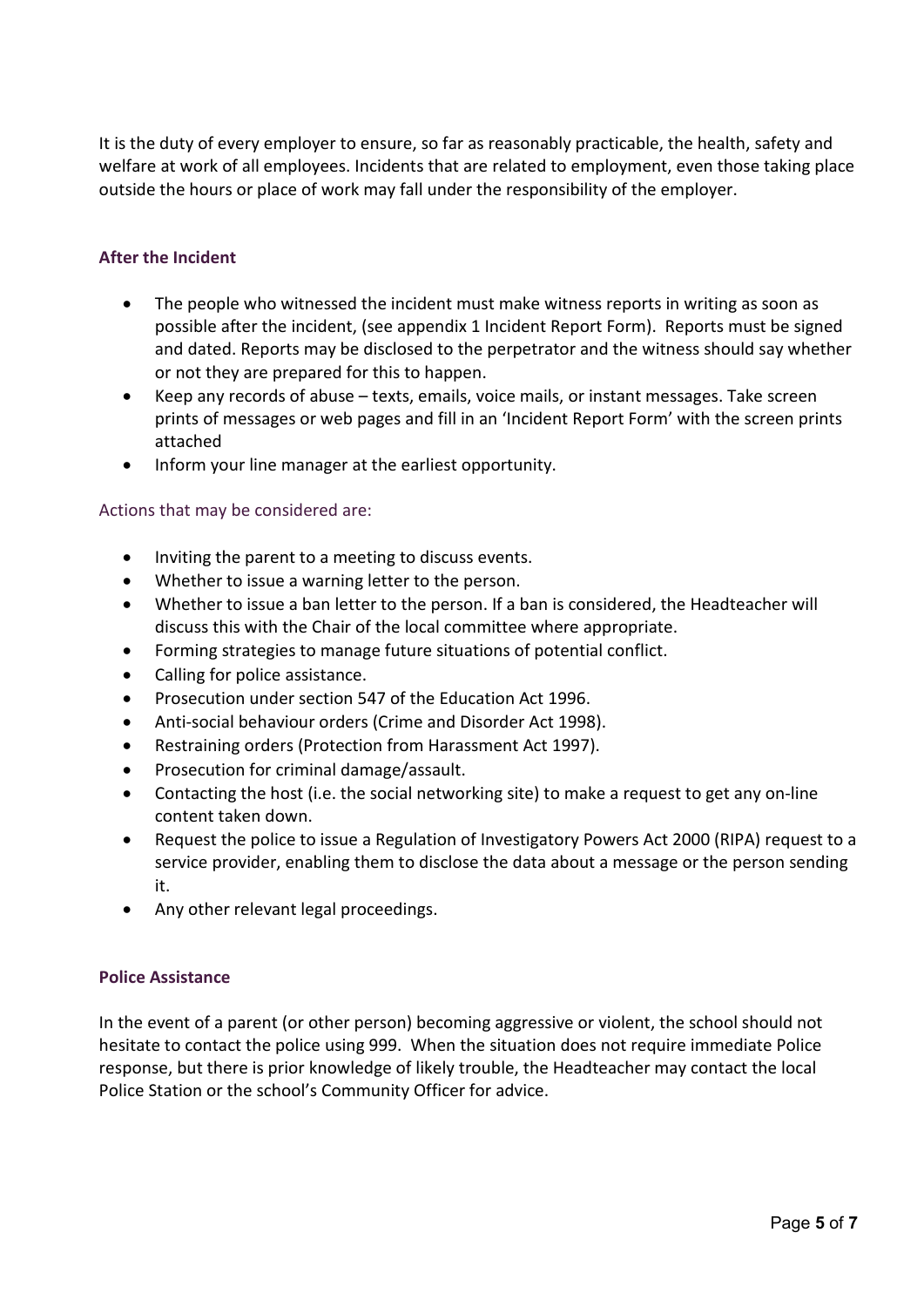# <span id="page-5-0"></span>**Appendix 1 Incident Report Form**

#### **INCIDENT REPORT FORM**

This includes trespass, nuisance or disturbance on school premises, verbal abuse, sexual or racial abuse, threats, aggression, physical violence and intentional damage to personal property.

This form should be completed as fully as possible (please use a continuation sheet if necessary). For an incident involving or witnessed by a child, a member of staff should complete the form on their behalf. However, any discussion between one witness and another should not precede completion of the form, as this might lead to allegations of collusion.

| Date, time and location of<br>the incident               |  |
|----------------------------------------------------------|--|
| Name(s) of person(s)<br>assaulted/verbally abused        |  |
| Perpetrator(s) name(s) and<br>relationship to the school |  |
| Witnesses name(s) and<br>relationship to the school      |  |
|                                                          |  |
| <b>Description of the</b>                                |  |
| incident                                                 |  |
| (include relevant events<br>leading up to the incident,  |  |
| details of those present,                                |  |
| whether weapons were                                     |  |
| involved etc.)                                           |  |
|                                                          |  |
|                                                          |  |
|                                                          |  |
|                                                          |  |